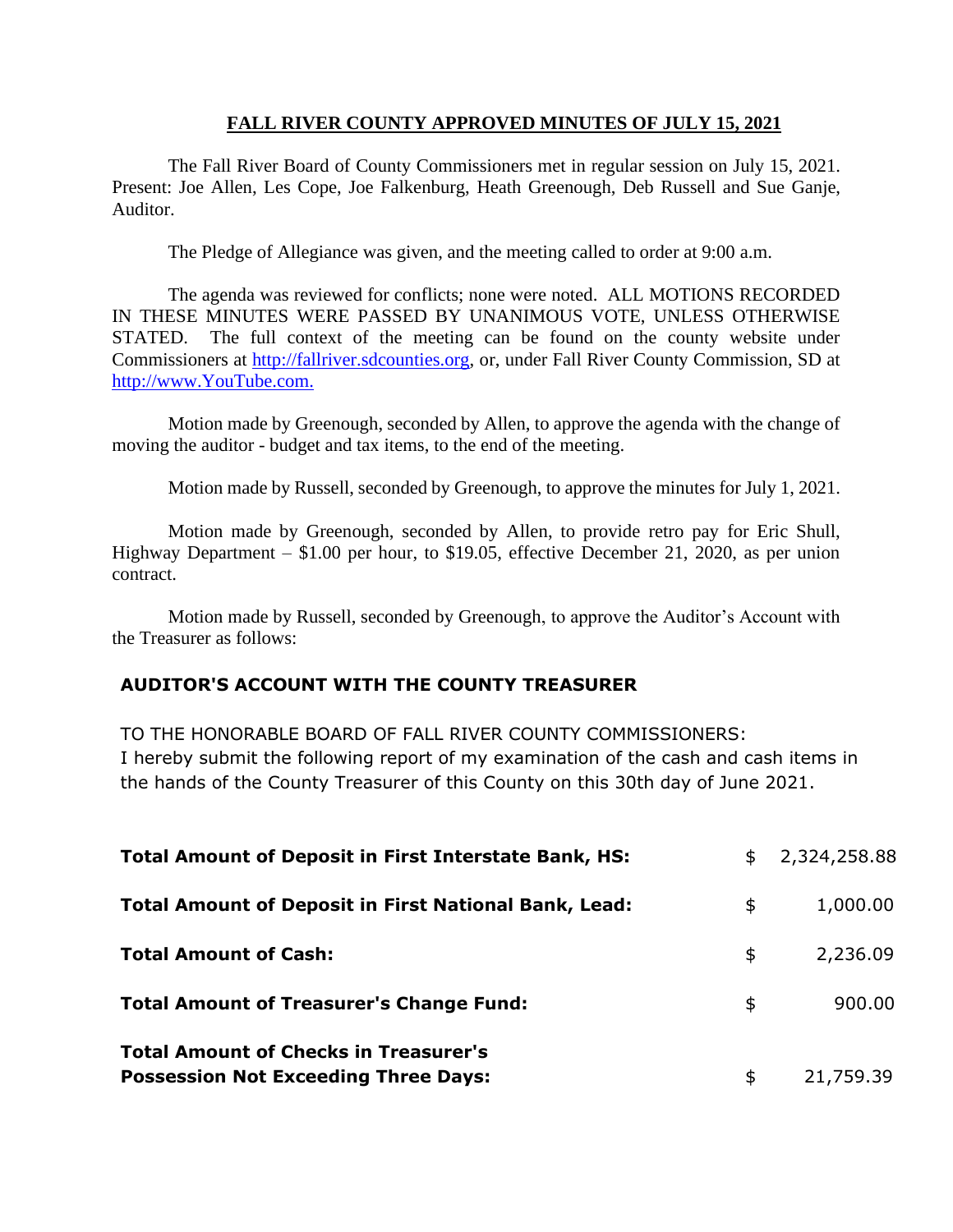| <b>SAVINGS:</b>                       |                                                                                                                |              |            |                 |
|---------------------------------------|----------------------------------------------------------------------------------------------------------------|--------------|------------|-----------------|
| First Interstate Bank, HS:            |                                                                                                                |              | \$         | 326,057.82      |
| First National Bank of Lead: ICS Acct |                                                                                                                |              | \$         | 1,045,572.85    |
| <b>CERTIFICATES OF DEPOSIT:</b>       |                                                                                                                |              |            |                 |
| First Interstate, HS:                 |                                                                                                                |              | \$         | 774,429.17      |
| Black Hills Federal Credit Union, HS: |                                                                                                                |              | \$         | 250,000.00      |
| Bank of the West, HS:                 |                                                                                                                |              | \$         | 540,727.24      |
| Schwab Treasury:                      |                                                                                                                |              | \$         | 274,327.74      |
| First National Bank, Lead:            |                                                                                                                |              | \$         | 309,081.91      |
| Black Hills Community, Rapid City:    |                                                                                                                |              | \$         | 805,786.21      |
| Liberty National, Sioux Falls:        |                                                                                                                |              | \$         | 4,023,703.80    |
|                                       | Itemized list of all items, checks and drafts that have<br>been in the Treasurer's possession over three days: |              |            |                 |
| Register of Deeds Change Fund:        |                                                                                                                |              | \$         | 500.00          |
| Highway Petty Cash:                   |                                                                                                                |              | $\pmb{\$}$ | 20.00           |
| Election Petty Cash:                  |                                                                                                                |              | \$         | 15.00           |
| <b>RETURNED CHECKS:</b>               |                                                                                                                |              |            |                 |
| Brun, Cyril                           | 9/2/2020                                                                                                       |              | \$         | 806.60          |
| Caveye, Russell                       | 10/26/2020                                                                                                     |              | \$         | 64.77           |
| Remedy Ranch                          | 5/18/2021                                                                                                      |              | \$         | 637.47          |
|                                       |                                                                                                                | <b>TOTAL</b> |            | \$10,701,884.94 |
| Dated This 30th Day of June 2021.     |                                                                                                                |              |            |                 |
|                                       | /s/Sue Ganje, County Auditor of Fall River County                                                              |              |            |                 |
|                                       | /s/Teresa Pullen, County Treasurer of Fall River County                                                        |              |            |                 |
| <b>County Monies</b>                  | \$10.384.071.63                                                                                                |              |            |                 |

| <b>TOTAL</b>                   |              | \$10,701,884.94 |
|--------------------------------|--------------|-----------------|
| Held in Trust                  | $\mathbb{S}$ | 188,600.42      |
| <b>Held for other Entities</b> | S.           | 129,212.89      |
| <b>County Monies</b>           |              | \$10,384,071.63 |

The Above Balance Reflects County Monies, Monies Held in Trust, and Monies Collected for and to be remitted to Other ENTITIES: SCHOOLS, TOWNS, AND STATE.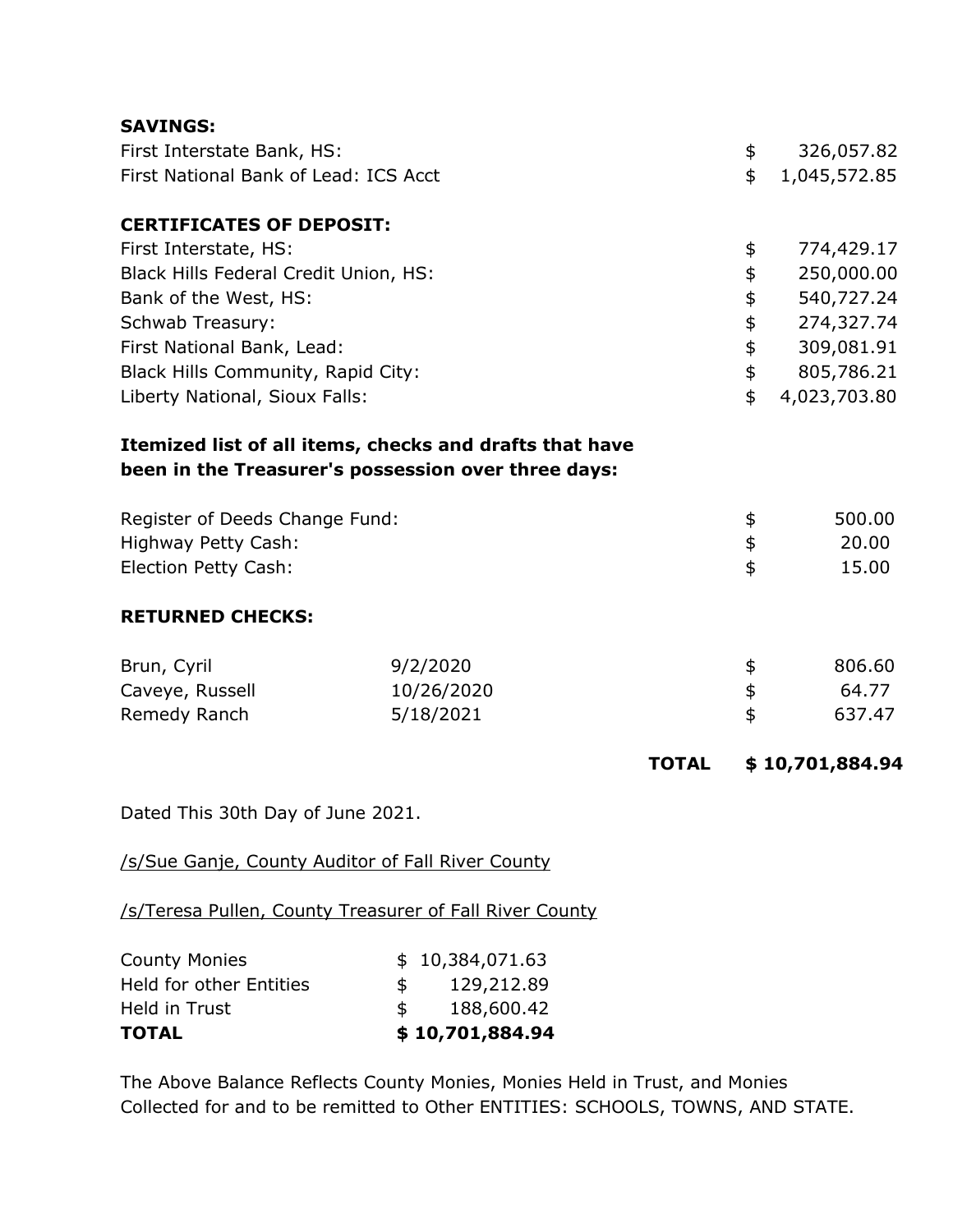Motion made by Greenough, seconded by Allen, to approve surplus to junk one office chair, #02307, Director of Equalization.

Frank Maynard, Emergency Management, met with the board. Motion made by Russell, seconded by Cope, to approve the 3<sup>rd</sup> quarter Single Signature form, as required by the L.E.M.P.G., and authorize the chairman to sign.

Maynard reported that we will receive \$9,310.00 for the  $3<sup>rd</sup>$  quarter reimbursement, and that he completed the annual Pre-Award Risk Assessment Questionnaire required by OEM for grant awards. The Safety Benefits conference will be November 3 and November 4, 2021, he is working on the application, and that the Region 4 EOC Exercise will be July 21<sup>st</sup>. The 2021 Rally Meeting was conducted on July 7, 2021 where the upcoming annual rally was discussed. Maynard also reported on fires and incidents.

Discussion was held on the continuation of the lease of the County land near Edgemont. Motion made by Cope, seconded by Allen, to continue with the lease of the County land.

Teresa Pullen, Treasurer, met with the board. Motion made by Cope, seconded by Greenough, to approve holding a tax deed sale on August 19, 2021 at 2:00 p.m., in the Fall River County Courthouse Courtroom, with Falkenburg being the auctioneer.

Pullen spoke of a property she feels should be deeded to the Edgemont School, and advised of an additional property that will be added to the sale.

Commissioner Falkenburg presented a letter to the board for review and approval. Motion made by Allen, seconded by Greenough, to approve a letter opposing the 30 x 30 Presidential Executive Order, and table signing the letter until after break to allow the letter to be amended to include all commission signatures. This letter will be sent to Governor Noem and our Congressional Representatives in Washington.

The hearing for off-sale liquor license fee and application outside of municipalities was held as advertised. Motion made by Allen, seconded by Russell, to approve the retail (off-sale) liquor license for Coffee Cup Fuel Stop #9.

Randy Seiler, Highway Superintendent, met with the board. Motion made by Russell, seconded by Greenough, to approve the June 2021 reimbursement to the highway department for fuel used or work performed as follows: Sheriff's Department for \$2,904.14; Weed and Pest Office for \$1,050.65; Building for \$71.05; Emergency Management for \$117.78; and DOE for \$115.26.

Fuel quotes were presented as follows:

| $6/15/2021$ Fuel Quotes | 8,000 Gal Diesel |
|-------------------------|------------------|
| Nelson's                | \$2.74/gallon    |
| Hi-D-Way                | No Bid           |
| MG Oil                  | No Bid           |
|                         |                  |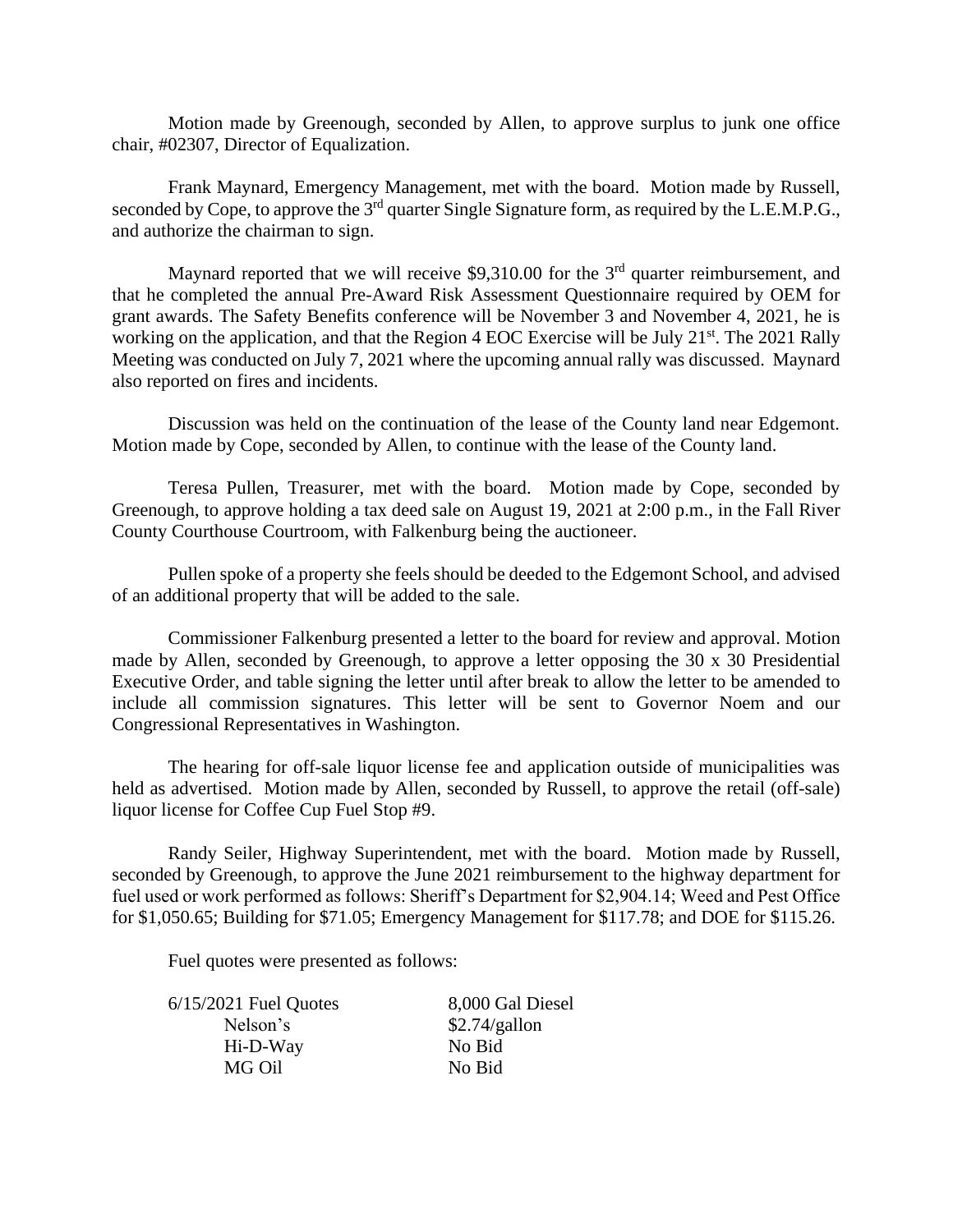Motion made by Cope, seconded by Allen, to accept the low bid from Nelson's for \$2.74 per gallon for 8,000 gallons of diesel, for a total amount of \$21,920.00.

Motion made by Cope, seconded by Greenough, to award the July 1, 2021 gravel bid for crushing and stockpiling of 45,000 ton of crushed gravel or stone surfacing to KD Contractors, Inc, Hot Springs, SD, in the amount of \$5.49 per ton, from the Limestone pit.

Motion made by Greenough, seconded by Cope, to approve the revised Staking Sheet on the Application for Permit to Occupy County Highway R-O-W by Golden West Telecommunications on Valley Road (approved in May of 2021), and the Application for Permit to Occupy County Highway Right-of-way by Golden West Telecommunications from an existing vault near approximately 913 feet west of HWY 89 to a post near 27097 SD HWY 89.

Motion made by Russell, seconded by Allen, to approve the Haul Route Agreement between Fall River County and Fall River Solar, LLC.

Motion made by Allen, seconded by Russell, to approve hiring an individual for part-time mowing.

The following quotes for loading and hauling approximately 14,000 ton of millings were as follows:

| Barker Concrete and Construction, Inc., Edgemont, SD | \$111,855.67 |
|------------------------------------------------------|--------------|
| Simon Contracting, Hot Springs, SD                   | \$91,000.00  |

Motion by Allen, seconded by Russell to approve Simon Contracting as low bid for loading and hauling approximately 14,000 ton of millings from Simon's Pit at Maverick Junction to Shep's Canyon Road, approximately 17.5 miles haul.

Motion made by Allen, seconded by Russell, to approve the Shep's Canyon Road project, with a 50/50 split on cost with the SD Game Fish and Parks. With Cope and Greenough voting no, all others voting yes, by roll call vote, motion carries.

Motion made by Cope, seconded by Greenough, to reject Floyd's Truck Center Truck Purchase, in the amount of \$19,500.00.

Seiler updated the board that the Highway Department had been approved for the Volkswagen rebate program for approximately \$60,000.00. They are currently working on Shep's Canyon Road. Discussion was held on the possibility of having a water truck available when mowing.

John Taylor, Fall River Solar, LLC and Daniel Wagner (via phone), KLJ Engineering met with the board. Motion made by Cope, seconded by Russell to approve the following resolution:

### **FALL RIVER COUNTY RESOLUTION #2021-35**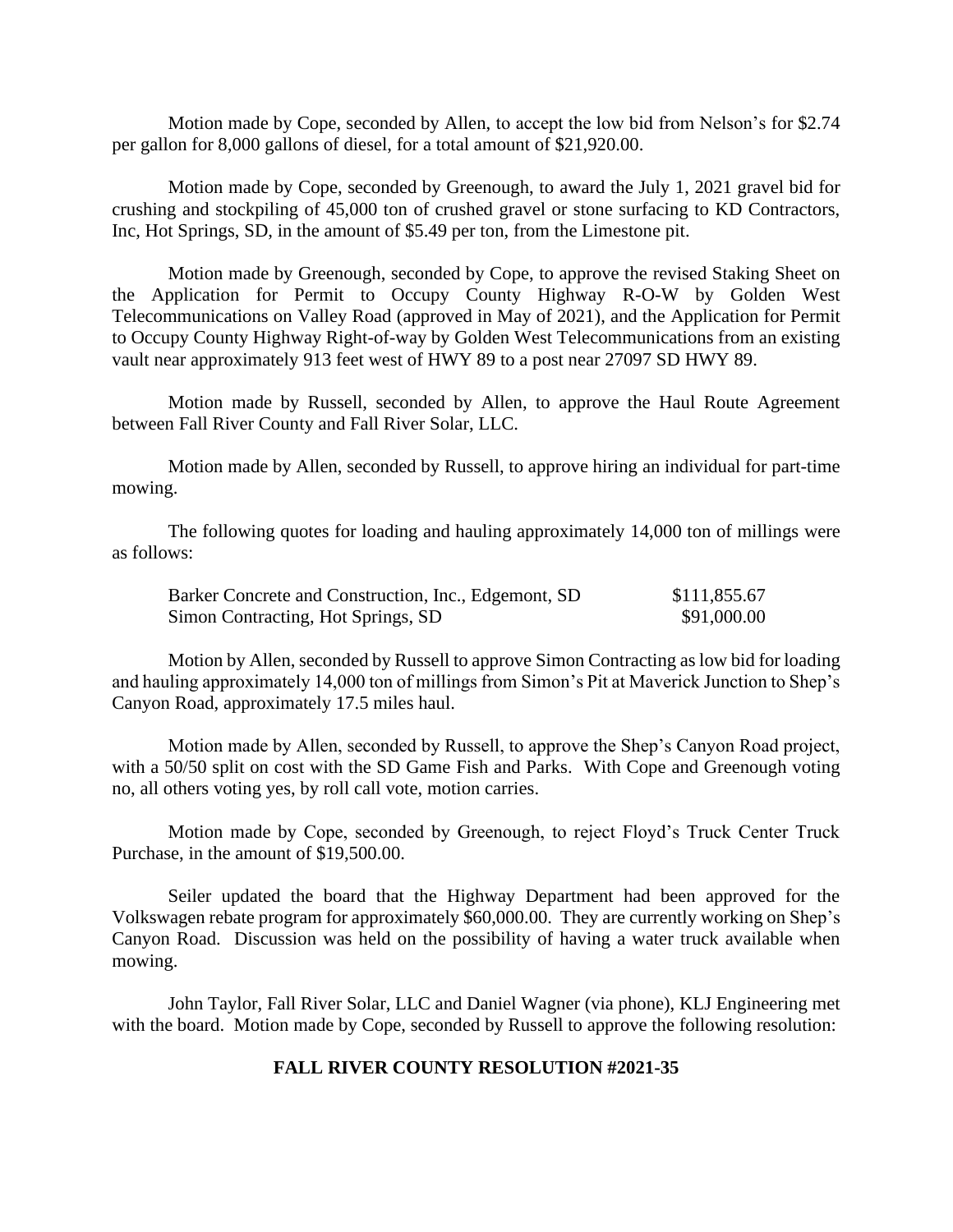### **Fall River Solar Tract A Tract of land located in Government Lot 1 of Section 30, Township 10 South, Range 7 East, Black Hills Meridian, Fall River County, South Dakota**

WHEREAS, there has been presented to the County Commissioners of Fall River County, South Dakota, the within plat of the above described lands, and it appearing to this Board that the system of streets conforms to the system of streets of existing plats and section lines of the county; adequate provision is made for access to adjacent unplatted lands by public dedication or section line when physically accessible; all provisions of the county subdivision regulations have been complied with; all taxes and special assessments upon the property have been fully paid; and the plat and survey have been lawfully executed; now and therefore,

BE IT RESOLVED that said plat is hereby approved in all respects.

Dated this 15<sup>th</sup> day of July, 2021.

/s/Joe Falkenburg, Chairman ATTEST: Fall River County Board of Commissioners

/s/Sue Ganje Fall River County Auditor

Public comment was heard from Susie Hayes, Director of Equalization, who noted that the Vanguard program is now working well with the installation of the new server, and that the State is waiting for Dr. Elliott to make a final decision on Ag Soil Table, noting that the new table will not be applied until 2022 pay 2023. Hayes provided a list of volunteers to Les Cope for creation of an Ag Coalition and advised that the new Ag forms are getting done. Falkenburg recommended that Hayes put an article in the paper to explain that the county is working with legislators not only on agriculture taxes but also on the increased sales ratio and market value.

Motion made by Cope, seconded by Allen, to approve the bills as follows:

#### **GENERAL FUND**

| A & B WELDING SUPPLY CO.         | <b>SUPPLY</b>            | \$33.10     |
|----------------------------------|--------------------------|-------------|
| AMAZON CAPITAL SERVICES          | <b>SUPPLY</b>            | \$125.20    |
| ARROWWOOD RESORT & CONFER        | <b>HOTEL</b>             | \$211.90    |
| AUDRA HILL CONSULTING, INC       | MI QMHP EVALUATION       | \$270.68    |
| <b>CURA HOSPITALITY</b>          | <b>INMATE MEALS</b>      | \$12,099.33 |
| A-Z SHREDDING INC                | <b>SHREDDING</b>         | \$62.60     |
| <b>BEESLEY LAW OFFICE</b>        | <b>CAAF</b>              | \$1,337.85  |
| <b>BLACK HILLS CHEMICAL</b>      | <b>SUPPLY</b>            | \$742.21    |
| <b>BLACK HILLS ENERGY</b>        | UTILITY POWER ELECTRIC   | \$3,995.6   |
| <b>BUSINESS MANAGEMENT DAILY</b> | <b>SUPPLY</b>            | \$143.00    |
| CASTER, PATTY                    | TRAVEL REIMBURSEMENT     | \$66.00     |
| <b>CENTURY BUSINESS LEASING</b>  | COPIER LEASE/USAGE/METER | \$435.58    |
| <b>CHEYENNE SANITATION</b>       | SANITATION COLLECTION    | \$371.73    |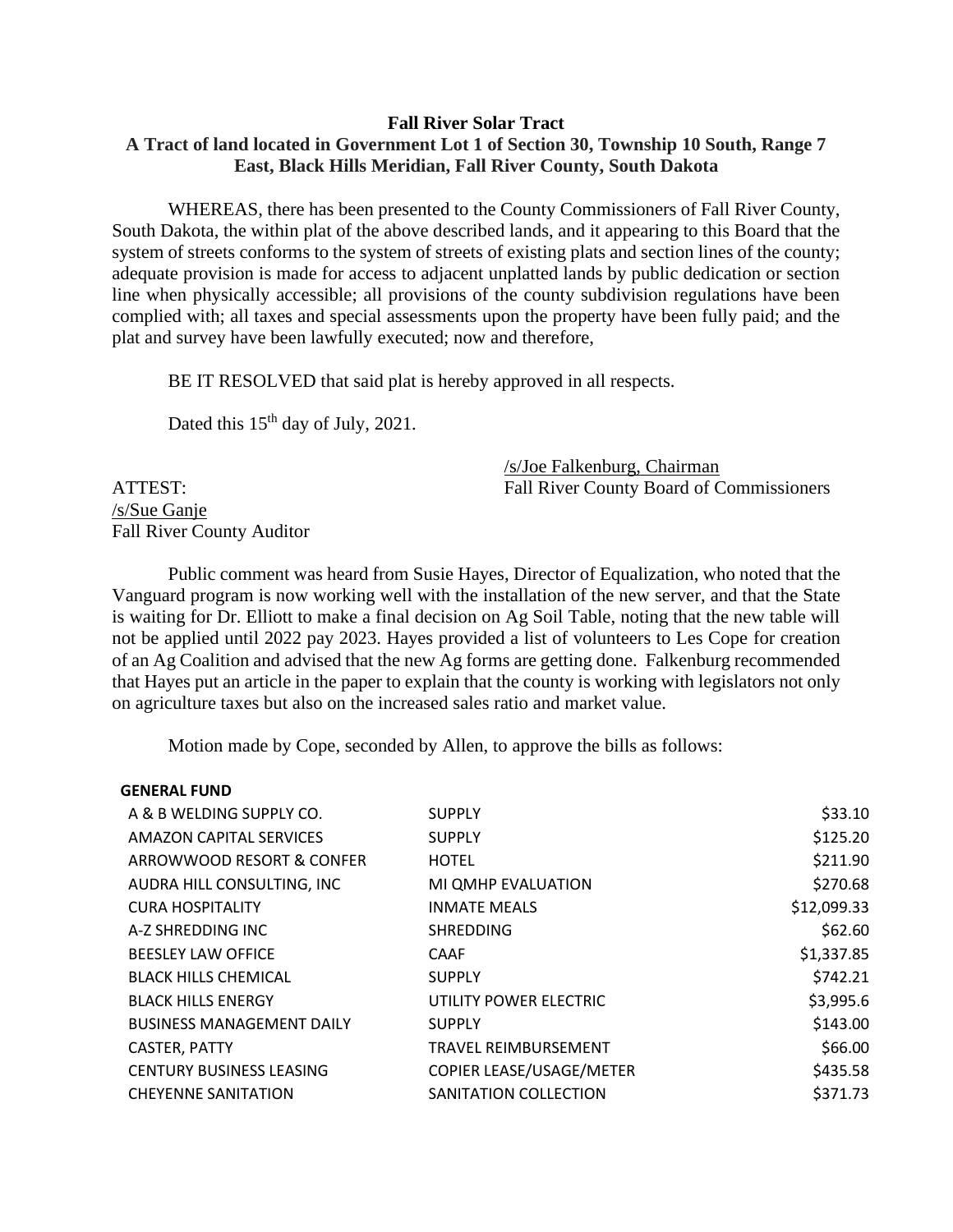| <b>CORRECT RX PHARMACY SERV.</b> | <b>INMATE PHARMACY</b>              | \$70.12     |
|----------------------------------|-------------------------------------|-------------|
| <b>CULLIGAN SOFT WATER</b>       | RENTAL/SUPPLY                       | \$223.50    |
| DEAN SCHAEFER COURT REP          | <b>COURT REPORTER</b>               | \$96.00     |
| <b>EAGLE ENTERPRISES LLC</b>     | <b>SUPPLY</b>                       | \$288.00    |
| <b>EN-TECH LLC</b>               | <b>FUMIGATION</b>                   | \$110.00    |
| <b>ENVIRONMENTAL PRODUCTS</b>    | <b>SUPPLY</b>                       | \$263.40    |
| DUDE SOLUTIONS, INC.             | <b>GIS SUPPORT CONTRACT</b>         | \$313.85    |
| FALL RIVER HEALTH SERVICE        | <b>INMATE MEDICAL</b>               | \$410.90    |
| FARRELL, FARRELL & GINSBACH      | <b>CAAF</b>                         | \$9,227.53  |
| <b>FALL RIVER COUNTY HERALD</b>  | <b>PUBLICATION</b>                  | \$621.27    |
| <b>GOLDEN WEST TECHNOLOGIES</b>  | IT SUPPORT/CONTRACT                 | \$5,248.01  |
| <b>GOLDEN WEST</b>               | PHONE BILL/LONG DISTANCE            | \$2,186.39  |
| HAYES, SUSIE                     | TRAVEL REIMBURSEMENT                | \$105.00    |
| HOT SPRINGS AUTOMOTIVE           | <b>SUPPLIES</b>                     | \$43.98     |
| <b>CITY OF HOT SPRINGS</b>       | <b>CITY WATER BILL</b>              | \$778.06    |
| LEWIS & CLARK BEHAVIORAL         | MI/QMHP                             | \$184.00    |
| LYNN'S DAK. MART PHARMACY        | <b>INMATE PHARMACY</b>              | \$2,904.67  |
| <b>MARCO</b>                     | <b>COPIER LEASE</b>                 | \$170.33    |
| MASTEL, BRUCE                    | DATABASE SETUP & MONITORING         | \$35.00     |
| MCLEODS OFFICE SUPPLY CO.        | <b>SUPPLY</b>                       | \$119.90    |
| MICROFILM IMAGING SYSTEMS        | <b>SCANNING EQUIPMENT LEASE</b>     | \$202.50    |
| QUADIENT FINANCE USA, INC        | <b>POSTAGE</b>                      | \$1,239.90  |
| O'NEILL, JUSTIN                  | <b>CAAF</b>                         | \$1,976.40  |
| PENNINGTON COUNTY JAIL           | INMATE HOUSING PENNINGTON/TRANSPORT | \$9,959.80  |
| POWELL, DEBRA J                  | <b>BLOOD DRAW</b>                   | \$75.00     |
| SD DEPARTMENT OF HEALTH          | <b>BLOOD DRAW</b>                   | \$160.00    |
| SD DEPT OF REVENUE               | AUTO/MI STATE REMITT                | \$908.39    |
| SERVALL                          | RUGS AND MATS SERVICE               | \$429.15    |
| SOFTWARE SERVICES INC            | SOFTWARE SERVICES                   | \$1,200.00  |
| STEPHENS LAW OFFICE              | CAAF                                | \$380.00    |
| <b>WENDALL'S GARAGE</b>          | <b>SERVICE</b>                      | \$61.69     |
| WESTERN SD JUV SERV CTR          | <b>JUVENILE SERVICES</b>            | \$2,600.00  |
| YANKTON CO TREASURER             | <b>MENTAL ILLNESS HEARING</b>       | \$125.00    |
| MILES, SASHA                     | <b>BLOOD DRAW</b>                   | \$150.00    |
| <b>IRON BLOUD, JANA</b>          | <b>WITNESS FEES</b>                 | \$46.88     |
|                                  | <b>TOTAL FOR GENERAL FUND</b>       | \$62,809.40 |
| <b>COUNTY ROAD &amp; BRIDGE</b>  |                                     |             |
| BH ELECTRIC COOP INC.            | UTILITY POWER ELECTRIC              | \$35.07     |
| <b>BLACK HILLS ENERGY</b>        | UTILITY POWER ELECTRIC              | \$468.51    |
| <b>CHEYENNE SANITATION</b>       | SANITATION COLLECTION               | \$74.00     |
| <b>CITY OF EDGEMONT</b>          | <b>CITY OF EDGEMONT WATER</b>       | \$84.10     |
| <b>GOLDEN WEST TECHNOLOGIES</b>  | IT SUPPORT/CONTRACT                 | \$12.00     |
| <b>GOLDEN WEST</b>               | PHONE BILL/LONG DISTANCE            | \$257.70    |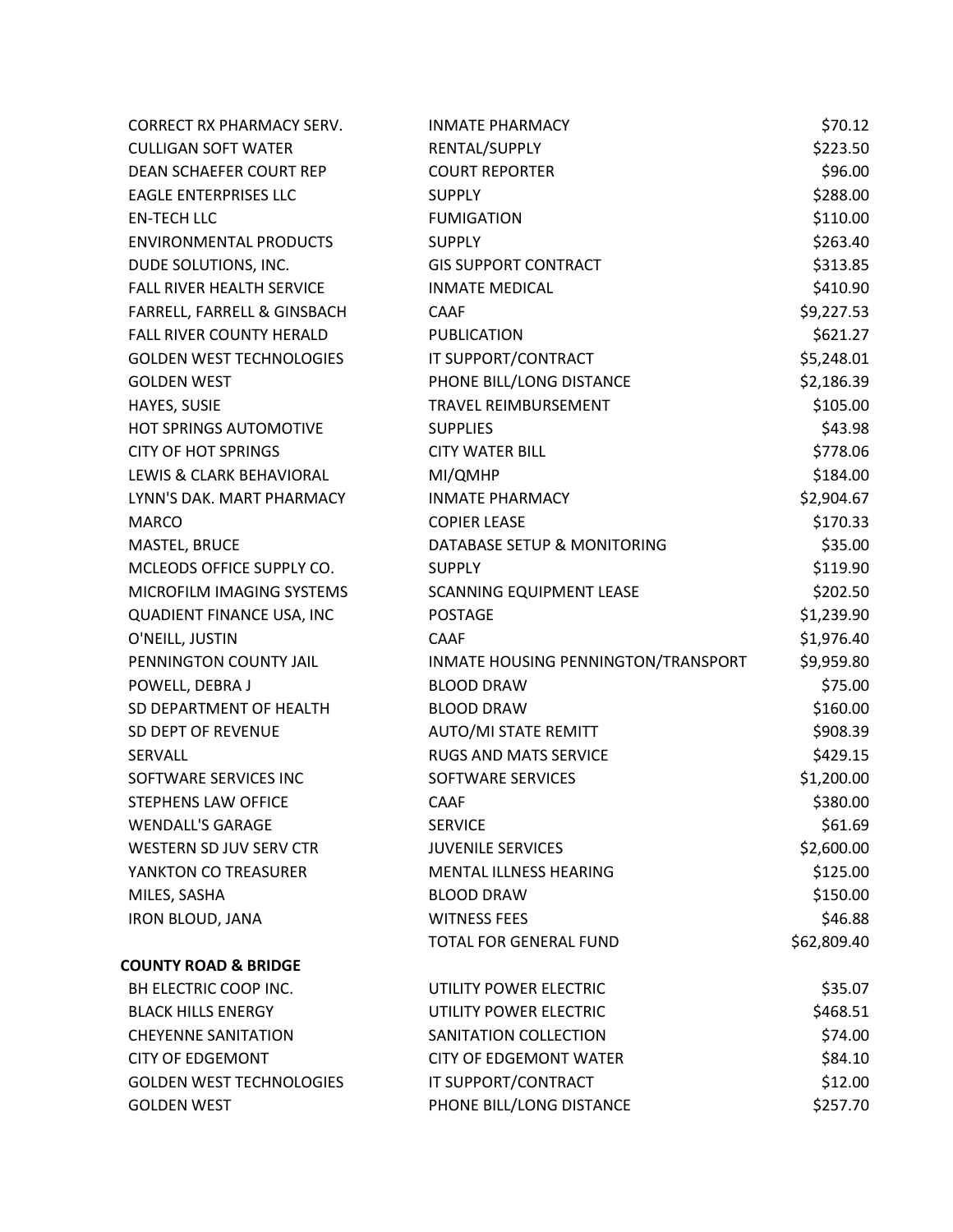| <b>CITY WATER BILL</b>                | \$31.77     |
|---------------------------------------|-------------|
| TOTAL COUNTY ROAD & BRIDGE            | \$963.15    |
|                                       |             |
| IT SUPPORT/CONTRACT                   | \$8.25      |
| PHONE BILL/LONG DISTANCE              | \$816.44    |
| TOTAL FOR 911 SURCHARGE REIMBURSEMENT | \$824.69    |
|                                       |             |
| IT SUPPORT/CONTRACT                   | \$8.25      |
| PHONE BILL/LONG DISTANCE              | \$141.95    |
| <b>COPIER LEASE</b>                   | \$38.90     |
| TOTAL FOR EMERGENCY MANAGEMENT        | \$189.10    |
|                                       |             |
| 24/7 LAB ANALYSIS                     | \$440.00    |
| TOTAL 24/7 SOBRIETY FUND              | \$440.00    |
| TOTAL PAID BETWEEN 7/8/21 AND 7/15/21 | \$65,226.30 |
|                                       |             |

Break was taken at 10:13 a.m. and the meeting reconvened at 10:24 a.m.

Seiler advised the board that Game, Fish and Parks will pay up to \$250,000.00 for Shep's Canyon Road.

John McBride, Andersen Engineers, met with the board. Motion made by Greenough, seconded by Russell, to approve the following resolution:

# **FALL RIVER COUNTY RESOLUTION #2021-36**

# **A Plat of Lot 16A of Shep's Canyon Estates Subdivision, located in Section 22, T8S, R5E, BHM, Fall River County, South Dakota**

WHEREAS, there has been presented to the County Commissioners of Fall River County, South Dakota, the within plat of the above described lands, and it appearing to this Board that the system of streets conforms to the system of streets of existing plats and section lines of the county; adequate provision is made for access to adjacent unplatted lands by public dedication or section line when physically accessible; all provisions of the county subdivision regulations have been complied with; all taxes and special assessments upon the property have been fully paid; and the plat and survey have been lawfully executed; now and therefore,

BE IT RESOLVED that said plat is hereby approved in all respects.

Dated this 15<sup>th</sup> day of July, 2021.

/s/Joe Falkenburg, Chairman ATTEST: Fall River County Board of Commissioners

/s/Sue Ganje Fall River County Auditor